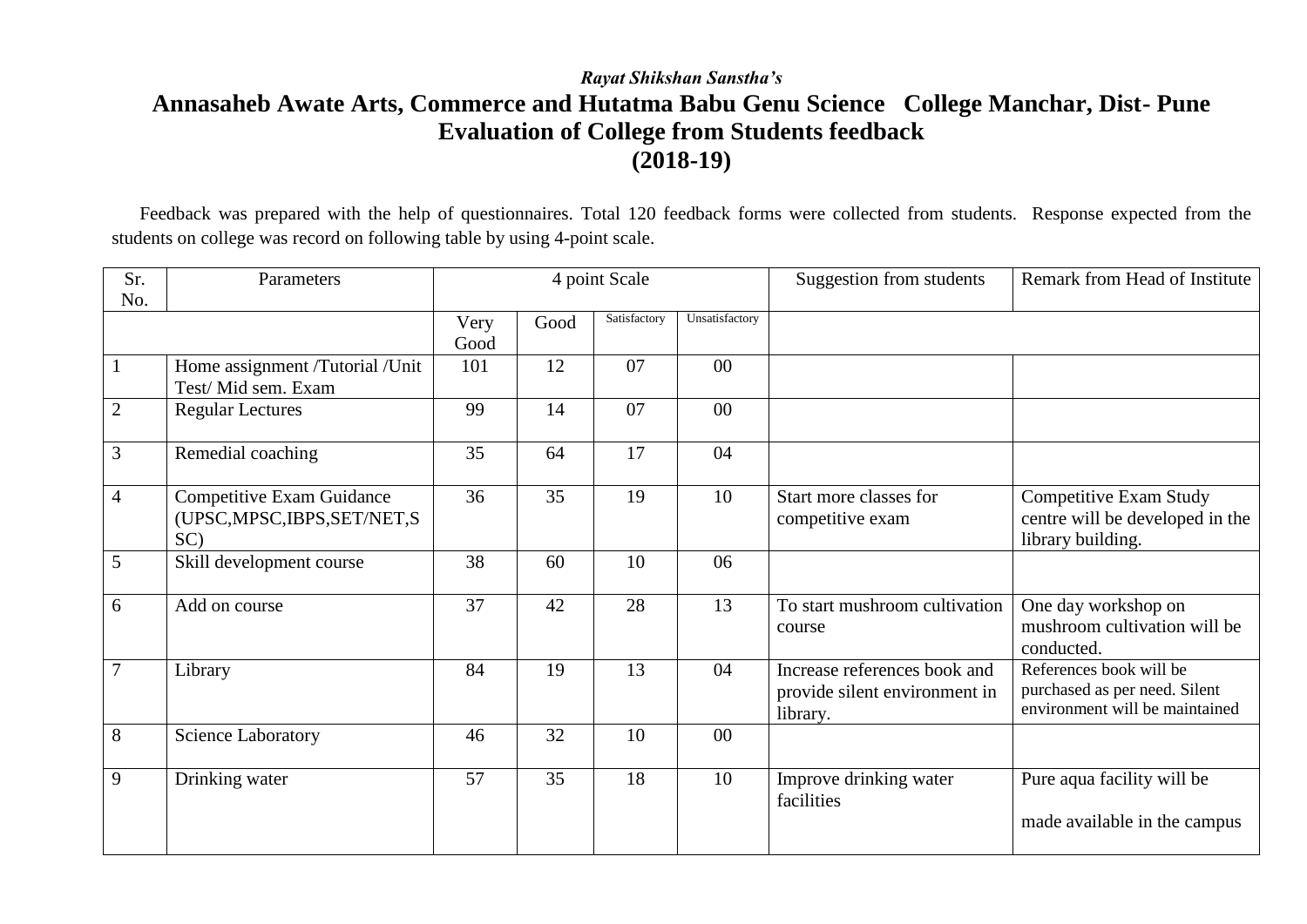| 10 | Toilet                           | 58 | 44 | 11 | 07              |                                              |                                                                                                           |
|----|----------------------------------|----|----|----|-----------------|----------------------------------------------|-----------------------------------------------------------------------------------------------------------|
| 11 | <b>College Premises</b>          | 74 | 37 | 06 | 03              |                                              |                                                                                                           |
| 12 | Office facilities                | 77 | 37 | 06 | 03              |                                              |                                                                                                           |
| 13 | <b>Hostel Facilities</b>         | 50 | 49 | 14 | $\overline{07}$ |                                              |                                                                                                           |
| 14 | Sports and games                 | 73 | 38 | 06 | 03              |                                              |                                                                                                           |
| 15 | <b>NSS</b>                       | 75 | 36 | 08 | 01              |                                              |                                                                                                           |
| 16 | NCC                              | 68 | 40 | 10 | 02              |                                              |                                                                                                           |
| 17 | Cultural activities              | 58 | 38 | 18 | 06              | Celebrate cultural<br>days/festivals         | Cultural day / festivals<br>celebrates as per need                                                        |
| 18 | <b>First Aid/Health Services</b> | 39 | 55 | 18 | 08              |                                              |                                                                                                           |
| 19 | Computer /Internet facilities    | 61 | 39 | 20 | 05              | Increase computers in BCA<br>lab. Start MCA. | Computers are available as per<br>students strengths. To start<br>MCA Programme, efforts will<br>be taken |
| 20 | <b>Transportation facilities</b> | 38 | 49 | 24 | 09              |                                              |                                                                                                           |
| 21 | Earn and Learn Scheme            | 69 | 39 | 11 | 01              | Support students in<br>educational problems  | Earn and learn scheme and<br>college scollarship will be<br>provided to needy students.                   |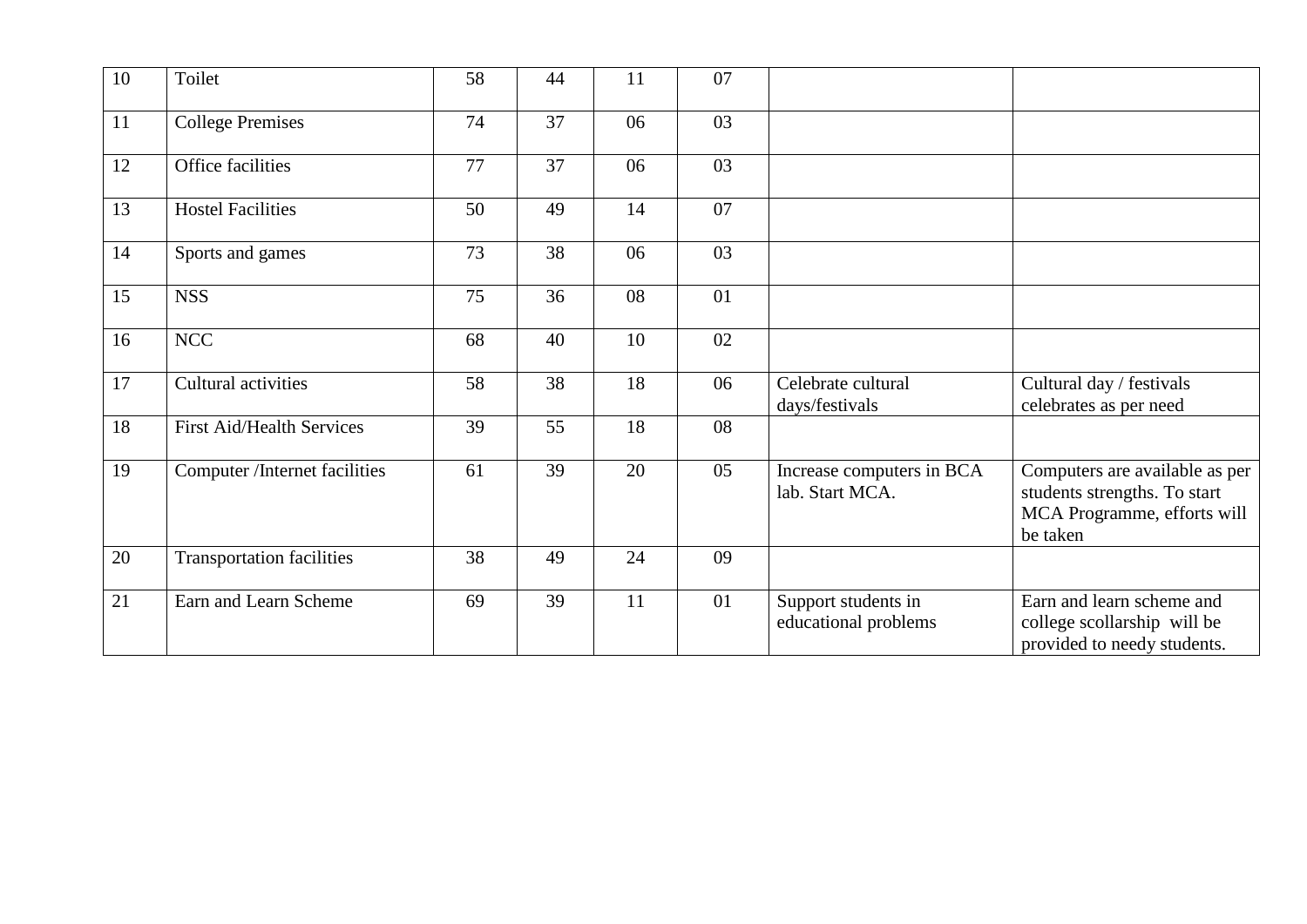### *Rayat Shikshan Sanstha's*  **Annasaheb Awate Arts, Commerce and Hutatma Babu Genu Science College Manchar, Dist- Pune Parents' feedback analysis (2018-19)**

Feedback was prepared with the help of questionnaires. Total 51 feedback forms were collected from parents. Response expected from the Parents on College was record on following table by using 4-point scale.

| Sr.<br>No.     | Parameters                                                                     | 4 point Scale |              | <b>Suggestion from Parents</b> | Remark from Head of<br>Institute |                                                           |                                          |
|----------------|--------------------------------------------------------------------------------|---------------|--------------|--------------------------------|----------------------------------|-----------------------------------------------------------|------------------------------------------|
|                |                                                                                | Excellent     | Very<br>Good | Good                           | Average                          |                                                           |                                          |
|                | Admission process of the<br>college                                            | 25            | 17           | 07                             | 02                               |                                                           |                                          |
| $\overline{2}$ | Discipline of the college                                                      | 27            | 21           | 03                             | 00                               | Punish the students who are not<br>maintained discipline. | Campus supervision<br>will be strengthen |
| 3              | <b>Infrastructural facilities</b><br>provided by the college                   | 17            | 30           | 04                             | 00                               |                                                           |                                          |
| 4              | Communication between the<br>teaching and non-teaching<br>staff to the student | 34            | 13           | 04                             | 00                               | -----                                                     |                                          |
| 5              | Quality of teaching offered by<br>the Teachers                                 | 38            | 06           | 04                             | 03                               | -----                                                     |                                          |
| 6              | <b>Execution of Short Term</b><br>Courses offered by the college               | 13            | 31           | 06                             | 01                               | ----                                                      |                                          |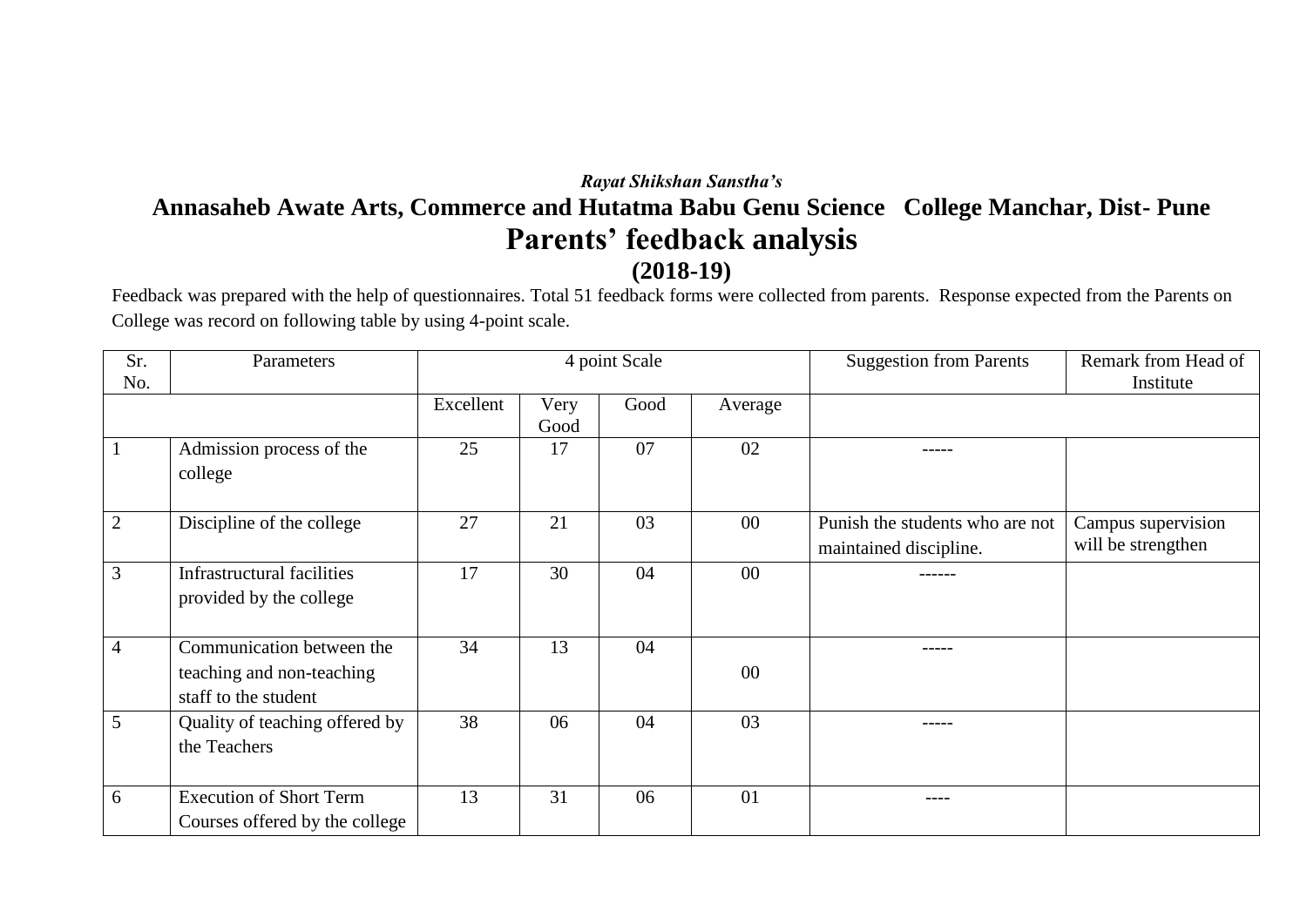| <b>Execution of Competitive</b> | ر پ | ∸ | 06 | $\Omega$<br>U3 |  |
|---------------------------------|-----|---|----|----------------|--|
| <b>Exams Oriented Courses</b>   |     |   |    |                |  |
| offered by the college          |     |   |    |                |  |

| 8  | Execution of B.Voc. Courses   | 12              | 22 | 17 | $00\,$ | -----  |  |
|----|-------------------------------|-----------------|----|----|--------|--------|--|
|    | to the students               |                 |    |    |        |        |  |
|    |                               |                 |    |    |        |        |  |
| 9  | University Examination        | 29              | 19 | 03 | $00\,$ | ------ |  |
|    | System adopted by the college |                 |    |    |        |        |  |
|    |                               |                 |    |    |        |        |  |
| 10 | <b>Internal Evaluation</b>    | 28              | 20 | 03 | $00\,$ | ------ |  |
|    | mechanism                     |                 |    |    |        |        |  |
| 11 | Communication of the wards    | $\overline{35}$ | 14 | 02 | $00\,$ | ------ |  |
|    | performance in continuous     |                 |    |    |        |        |  |
|    | evaluation to parents         |                 |    |    |        |        |  |
| 12 | Teaching of soft skills,      | 23              | 20 | 06 | 02     |        |  |
|    | professional skills, gender   |                 |    |    |        |        |  |
|    | sensitization, environmental  |                 |    |    |        |        |  |
|    | awareness ethics and morality |                 |    |    |        |        |  |
|    | inculcated in the students    |                 |    |    |        |        |  |
|    | while studying in the college |                 |    |    |        |        |  |
|    |                               |                 |    |    |        |        |  |
| 13 | Efforts taken by the college  | 22              | 21 | 08 | $00\,$ |        |  |
|    | for placement of students     |                 |    |    |        |        |  |
| 14 | Parents meet in college.      | 29              | 17 | 05 | 00     | ------ |  |
|    |                               |                 |    |    |        |        |  |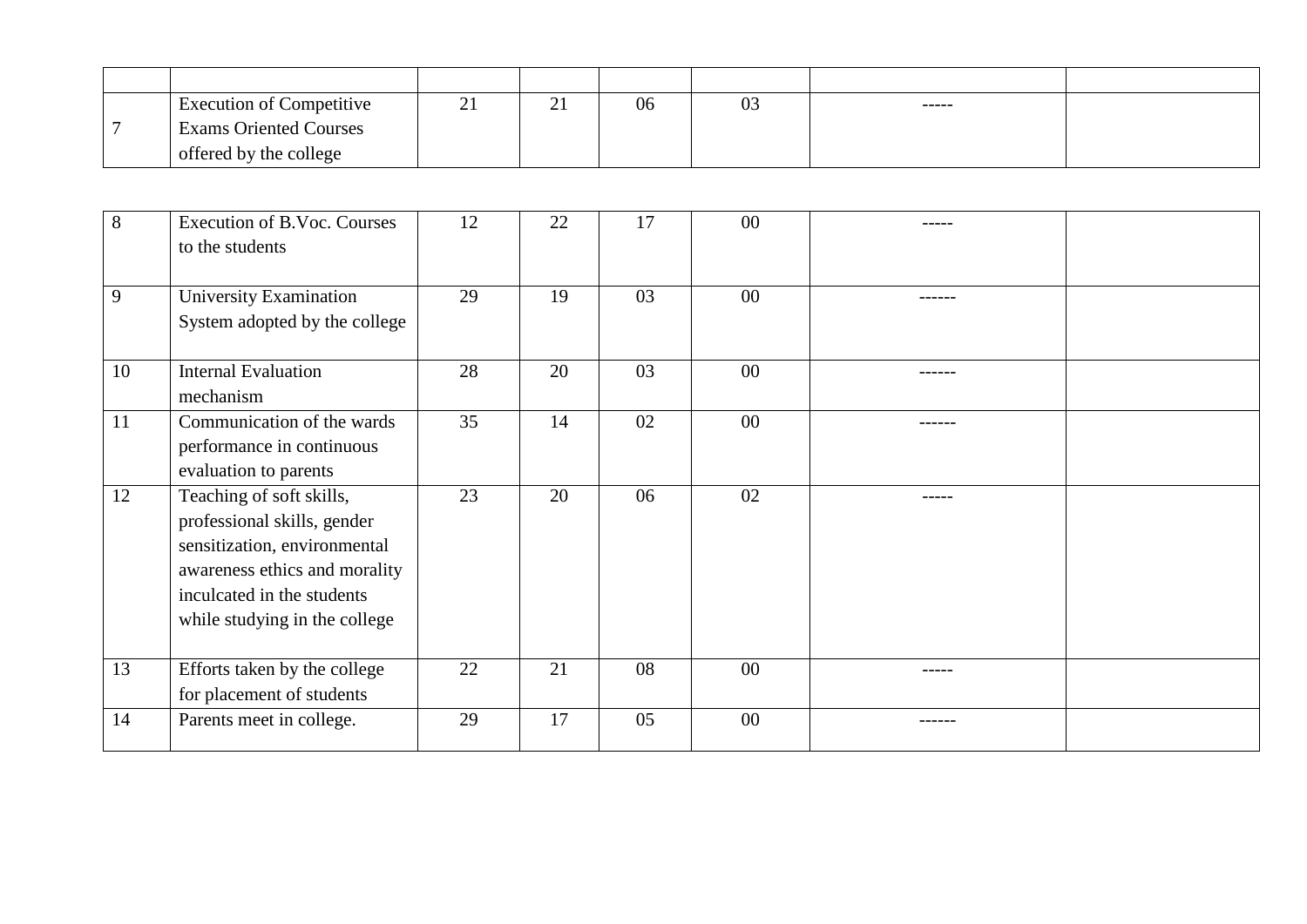### *Rayat Shikshan Sanstha's*  **Annasaheb Awate Arts, Commerce and Hutatma Babu Genu Science College Manchar, Dist- Pune Employer feedback analysis (2018-19)**

Feedback was prepared with the help of questionnaires. Total 06 feedback forms were collected from employers. Response expected from the employers on college was record on following table by using 4-point scale.

| Sr.            | Parameters                                                                    | 4 point Scale  |           |      |              |  |  |  |
|----------------|-------------------------------------------------------------------------------|----------------|-----------|------|--------------|--|--|--|
| No.            |                                                                               | Excellent      | Very Good | Good | satisfactory |  |  |  |
| $\mathbf{1}$   | General communication skills                                                  | 03             | 03        | 00   | 00           |  |  |  |
| $\overline{2}$ | Planning and organization skills                                              | 04             | 01        | 01   | $00\,$       |  |  |  |
| 3              | Using technology and workplace<br>equipment, Technical knowledge/skill        | 04             | 01        | 01   | 00           |  |  |  |
| 4              | Innovativeness, creativity, opens to<br>new ideas and learning new techniques | 02             | 03        | 01   | 00           |  |  |  |
| 5              | Self-motivated and taking on<br>appropriate level of responsibility           | 03             | 03        | 00   | 00           |  |  |  |
| 6              | Ability to manage/leadership qualities                                        | 05             | 00        | 01   | $00\,$       |  |  |  |
| $\overline{7}$ | Relationship with<br>seniors/peers/subordinates                               | 04             | 02        | 00   | $00\,$       |  |  |  |
| 8              | Involvement in social activities                                              | 03             | 03        | 00   | 00           |  |  |  |
| 9              | Regularity in workplace (Attendance)                                          | 04             | 01        | 01   | $00\,$       |  |  |  |
| 10             | Suggestions                                                                   | Remark by Head |           |      |              |  |  |  |
|                | -------------                                                                 |                |           |      |              |  |  |  |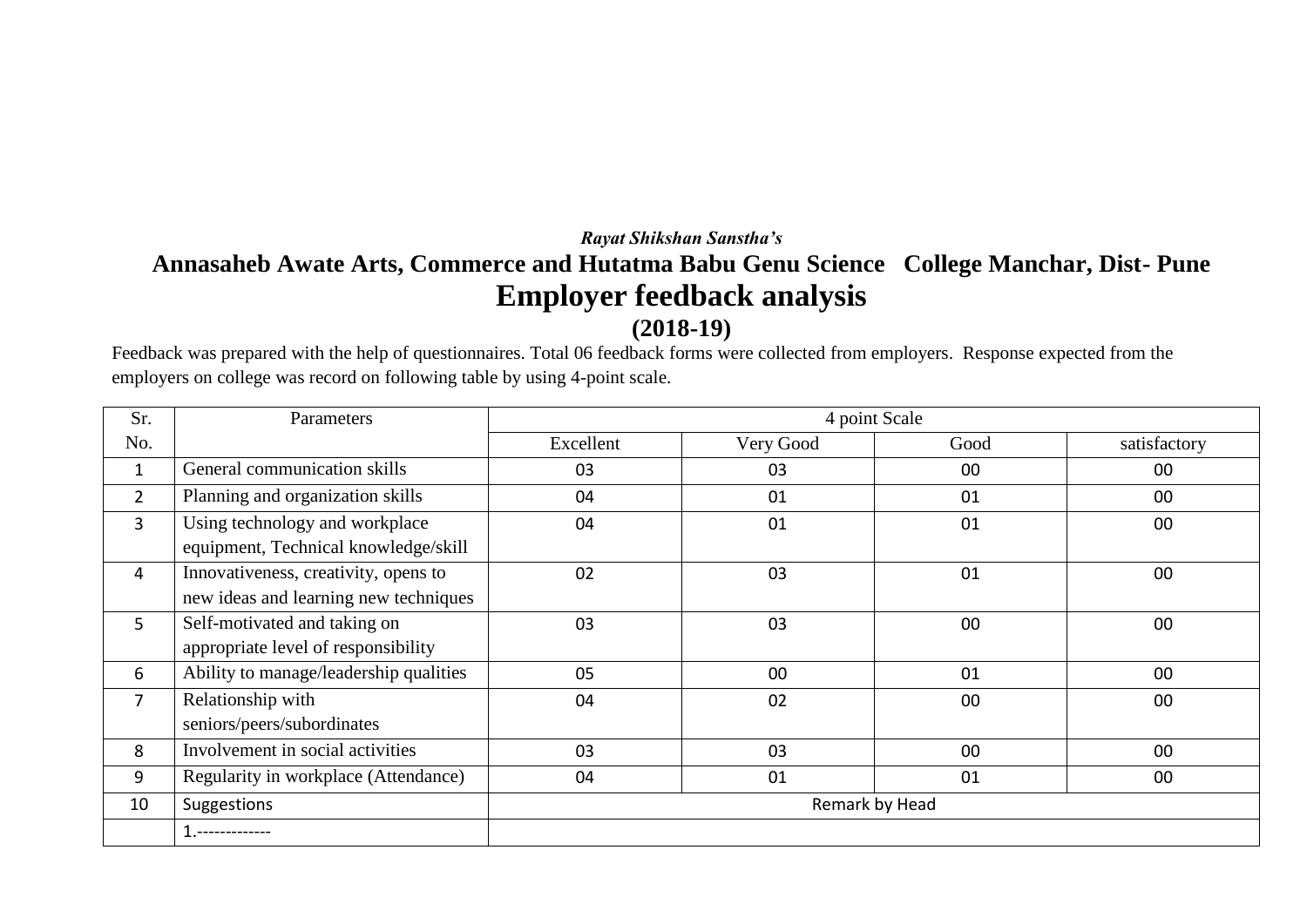| _______________<br>$\overline{\phantom{0}}$ |
|---------------------------------------------|
|---------------------------------------------|

## *Rayat Shikshan Sanstha's*  **Annasaheb Awate Arts, Commerce and Hutatma Babu Genu Science College Manchar, Dist- Pune Alumni feedback analysis**

### **(2018-19)**

Feedback was prepared with the help of questionnaires. Total 13 feedback forms were collected from alumni. Response expected from the alumni on college was record on following table by using 4-point scale.

| Sr.            | Parameters                             | 4 point Scale         |      |                                                                                             |                |  |  |  |
|----------------|----------------------------------------|-----------------------|------|---------------------------------------------------------------------------------------------|----------------|--|--|--|
| No.            |                                        | Very Good             | Good | Satisfactory                                                                                | Unsatisfactory |  |  |  |
| $\mathbf{1}$   | Curriculum                             | 04                    | 07   | 02                                                                                          | 00             |  |  |  |
| $\overline{2}$ | Teaching learning process              | 07                    | 05   | 01                                                                                          | 00             |  |  |  |
| $\overline{3}$ | College Infrastructure                 | 03                    | 10   | 00                                                                                          | 00             |  |  |  |
| 4              | College Management &                   | 02                    | 10   | 01                                                                                          | 00             |  |  |  |
|                | Administration                         |                       |      |                                                                                             |                |  |  |  |
| 5              | Student Welfare scheme                 | 01                    | 10   | 02                                                                                          | 00             |  |  |  |
| 6              | Short term course                      | 02                    | 11   | 01                                                                                          | 00             |  |  |  |
| 7              | Remedial coaching                      | 01                    | 11   | 01                                                                                          | 00             |  |  |  |
|                |                                        |                       |      |                                                                                             |                |  |  |  |
|                | <b>Suggestions</b>                     | <b>Remark by Head</b> |      |                                                                                             |                |  |  |  |
|                | 1. To start Post Graduation in Zoology |                       |      | Efforts will be taken as per suggestion. Lab instruments will be increased as per lab need. |                |  |  |  |
|                | 2. Increase staff members              |                       |      |                                                                                             |                |  |  |  |
|                | 3. Event management should be          |                       |      |                                                                                             |                |  |  |  |
|                | improved.                              |                       |      |                                                                                             |                |  |  |  |
|                | 4. Increase lab instruments            |                       |      |                                                                                             |                |  |  |  |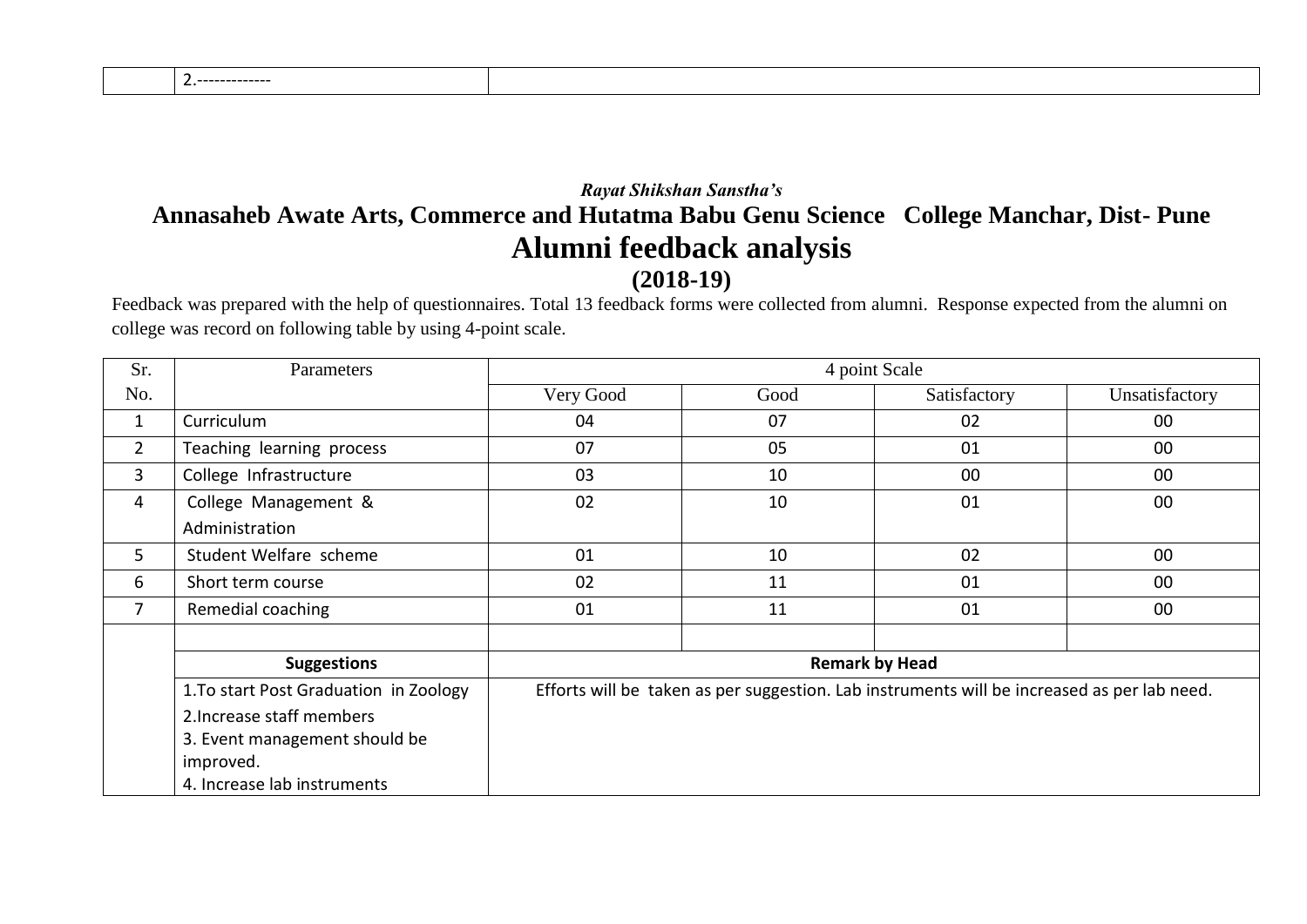

# Stakeholders Feedback Analysis on College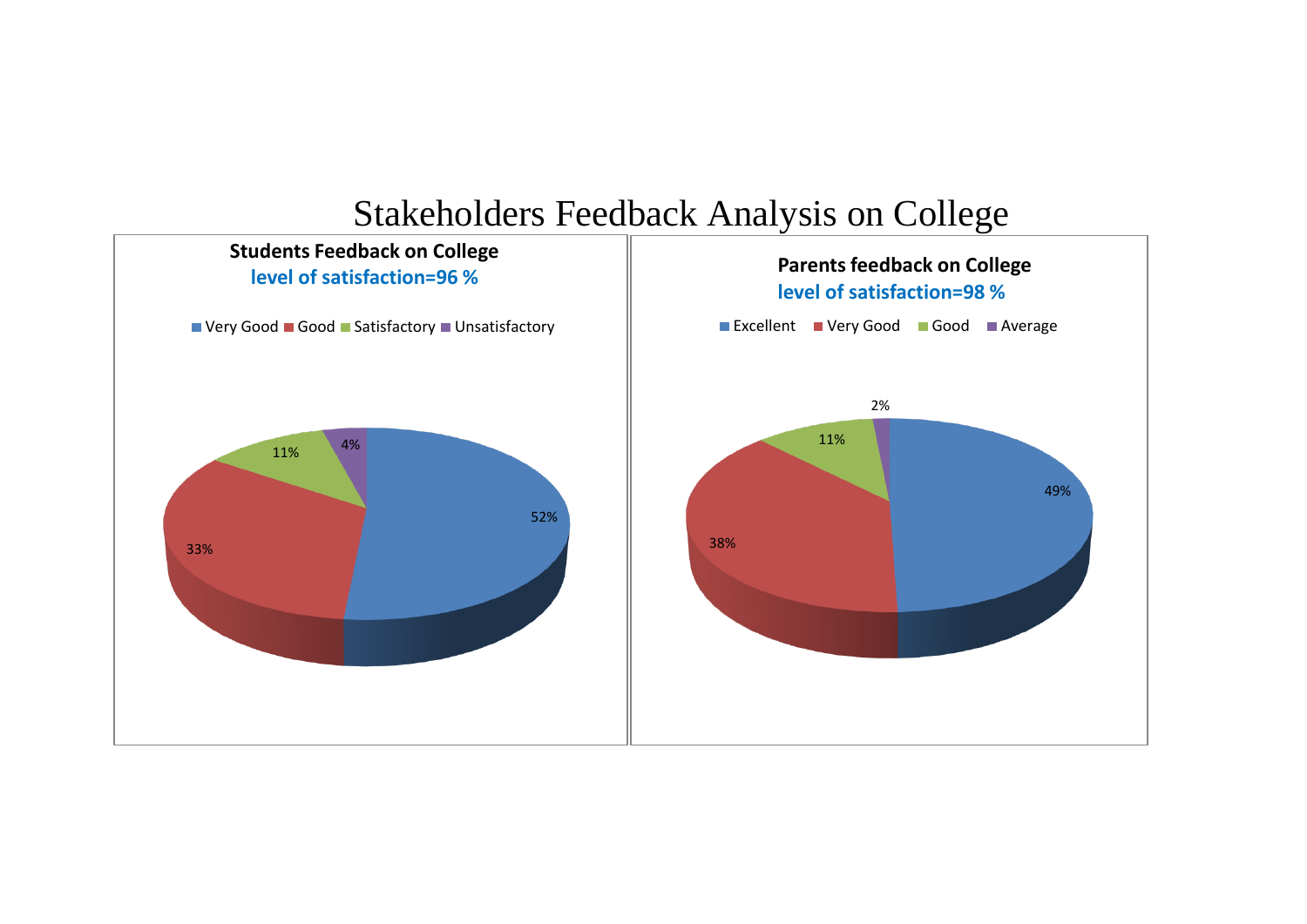

# Stakeholders Feedback Analysis on College